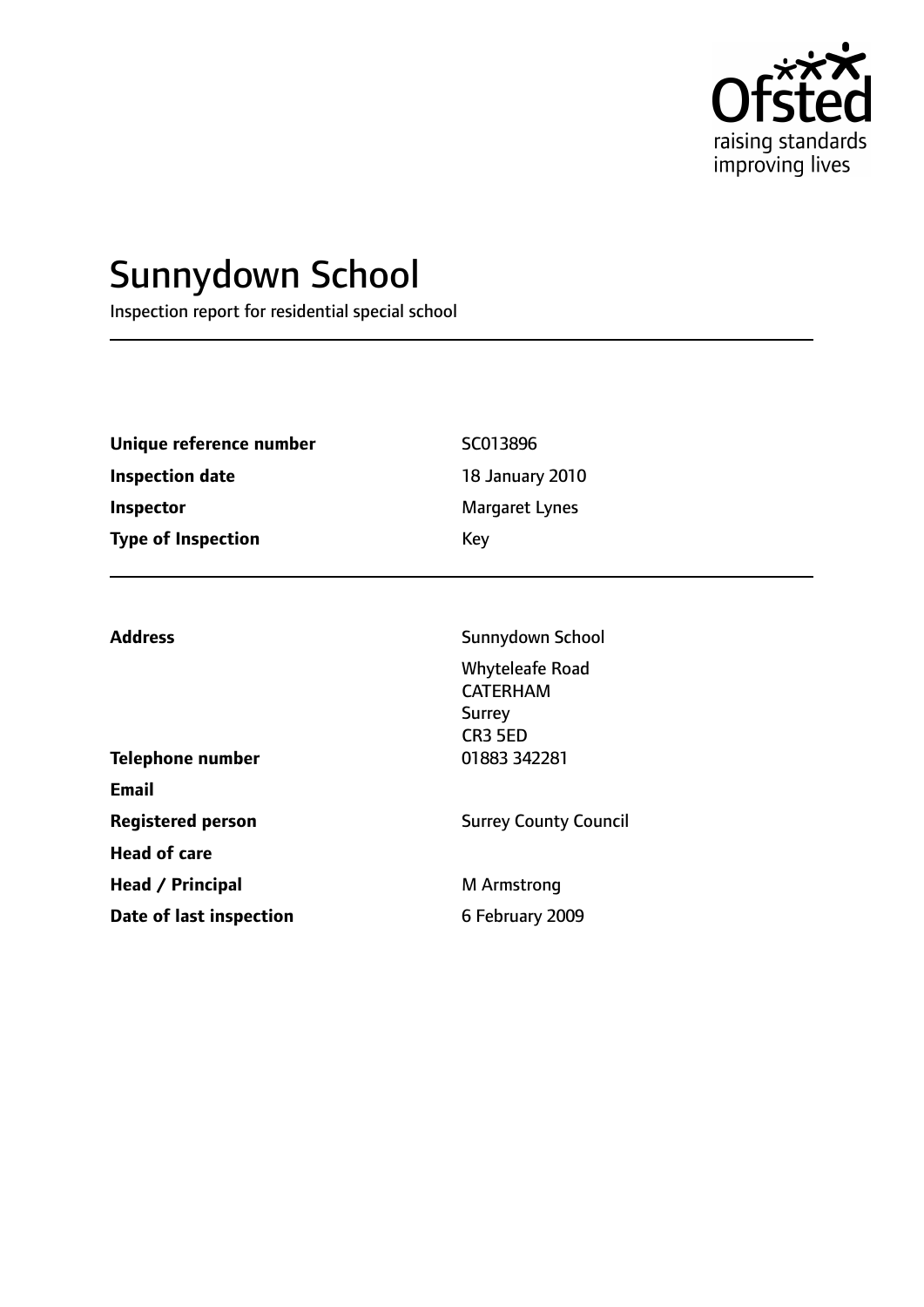© Crown copyright 2010

Website: www.ofsted.gov.uk

This document may be reproduced in whole or in part for non-commercial educational purposes, provided that the information quoted is reproduced without adaptation and the source and date of publication are stated.

You can obtain copies of The Children Act 2004, Every Child Matters and The National Minimum Standards for Children's Services from: The Stationery Office (TSO) PO Box 29, St Cripins, Duke Street, Norwich, NR3 1GN. Tel: 0870 600 5522. Online ordering: www.tso.co.uk/bookshop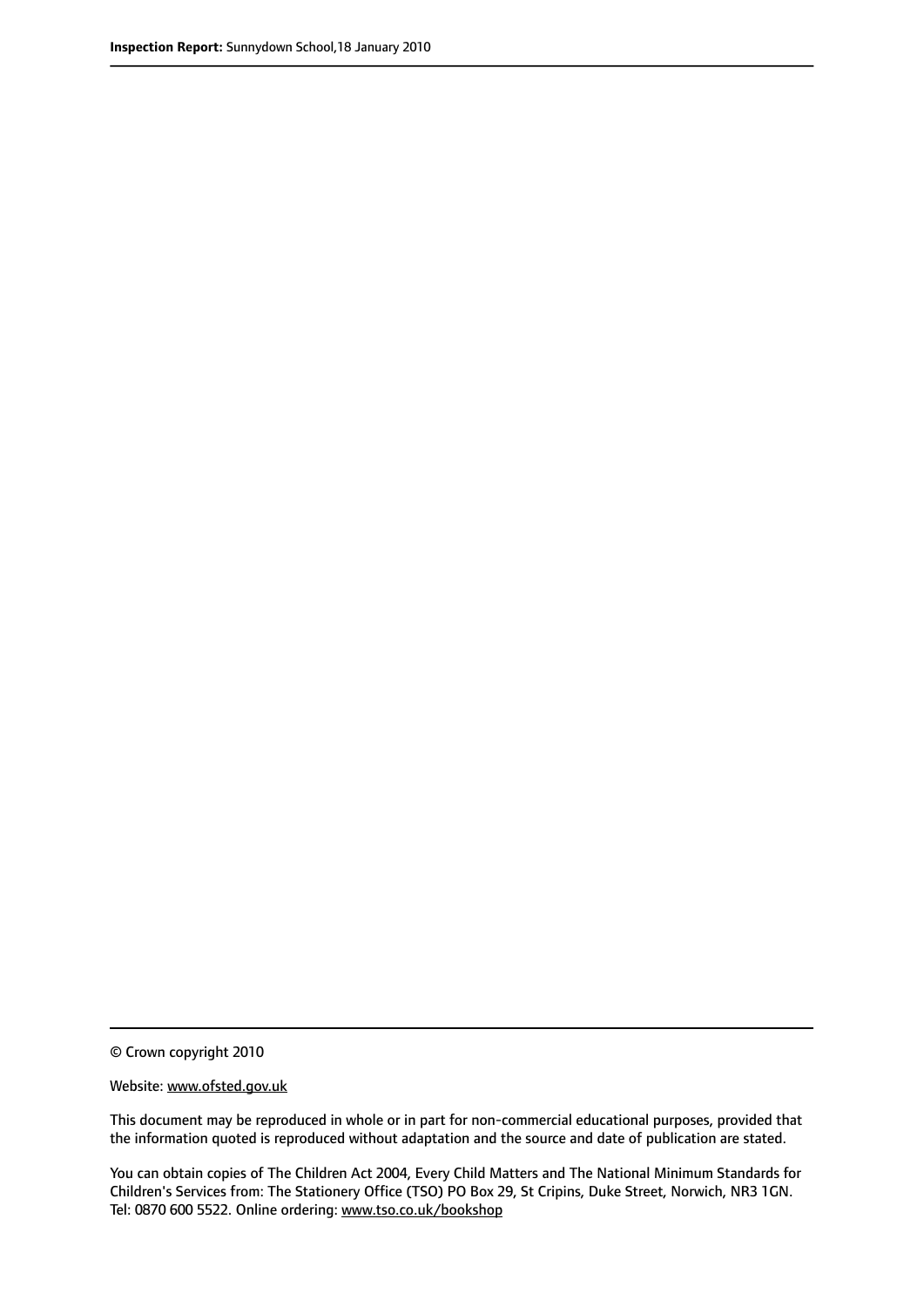# **About this inspection**

The purpose of this inspection is to assure children and young people, parents, the public, local authorities and government of the quality and standard of the service provided. The inspection was carried out under the Care Standards Act 2000.

This report details the main strengths and any areas for improvement identified during the inspection. The judgements included in the report are made in relation to the outcome for children set out in the Children Act 2004 and relevant National Minimum Standards for the establishment.

#### **The inspection judgements and what they mean**

| Outstanding:  | this aspect of the provision is of exceptionally high quality |
|---------------|---------------------------------------------------------------|
| Good:         | this aspect of the provision is strong                        |
| Satisfactory: | this aspect of the provision is sound                         |
| Inadequate:   | this aspect of the provision is not good enough               |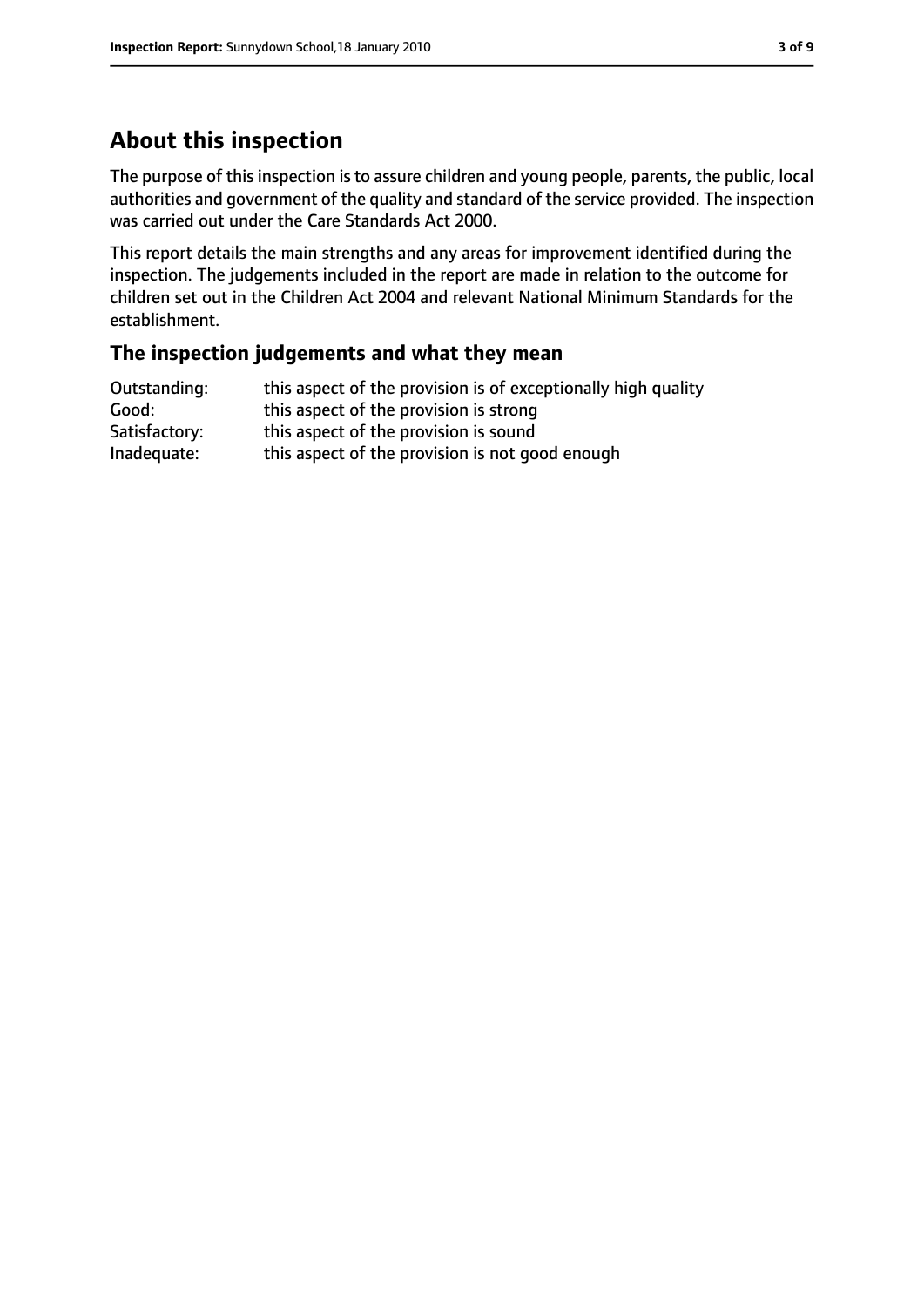# **Service information**

## **Brief description of the service**

This is a residential and day school for boys aged 11 to 16years, who have an emotional and/or learning difficulty. The school is fully maintained by the Local Education Authority and currently accommodates 70 learners on roll, of whom 34 are weekly boarders. All pupils have a Statement of Special Educational Needs and a number have social communication disorders, such as Asperger's Syndrome. The boarding accommodation is separated into two areas; the juniors reside in the main school building and seniors occupy the first floor of a teaching block. All of the boarding accommodation is warm, well equipped and furnished to a good standard. The school is situated in a pleasant residential area, with shops, community facilities and public transport services close by. The grounds are spacious and well maintained and include a basket ball court, astro-turf sports pitch, raised garden beds and a play area.

# **Summary**

This is an outstanding school. Outcomes for individual children and young people are excellent and demonstrate individualised care and support that reflects a child or young person's needs exceptionally well. All the key national minimum standards are met. There is consistent use of self-evaluations and any improvements identified are managed in a timely and effective manner. No recommendations have been made.

The overall quality rating is outstanding.

This is an overview of what the inspector found during the inspection.

#### **Improvements since the last inspection**

No recommendations were made following the last inspection.

## **Helping children to be healthy**

The provision is outstanding.

The school actively promotes the physical, mental and emotional needs of each child. They are provided with guidance, advice and support relating to health and social issues. As all boarders returns home weekly, responsibility for each child to receive medical, dental and optical treatment remains with their parent/carer. Where there are specific health needs that have to be considered by care staff, these are incorporated into the care plan. All care staff are trained in first aid.

The school has obtained a healthy school status and a sportsmark award. The children are encouraged to participate in activities such as basketball, street dancing and football. A number have taken up membership of a local gym.

There is a robust medication administration procedure in place, and up to date records are maintained. Staff are enabled to undergo training in safe administration of medication. The children do not, as a rule, self medicate however the head of care was clear that this would be determined on an individual basis and if a child had the ability to do so safely, then it would be considered.

The children are provided with adequate quantities of suitably prepared, wholesome and nutritious food. Staff have recently embarked on a food analysis project, which when complete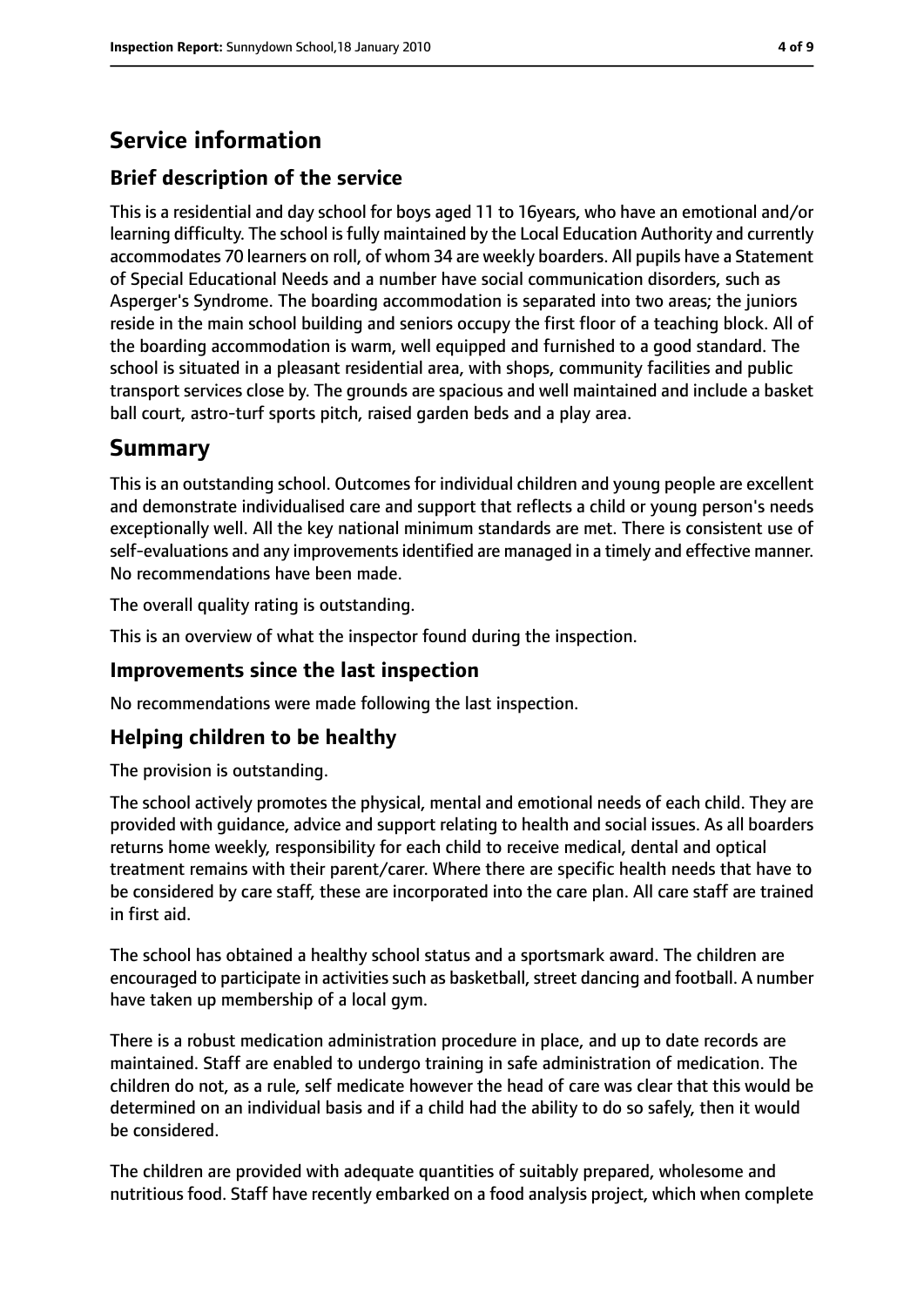will provide an instant breakdown of all menus on offer, and the nutritional value of each. Some of the children are also involved and talked enthusiastically about the project.

The dining room and furnishings are suitable for purpose, and meals were observed to be well managed, lively social occasions. The children have set tasks to do at mealtimes and set to these with enthusiasm. Boarders are able to prepare light snacks in the kitchen in the boarding house. They are also enabled to take part in cooking classes as an activity, and often help catering staff prepare the evening meal. The children are consulted as to menu content, and all students are encouraged to voice their opinions about meal choice via the school council. Several meals were sampled and a cooking class was observed. Both were enjoyable!

## **Protecting children from harm or neglect and helping them stay safe**

#### The provision is outstanding.

Children's privacy is respected and information about them confidentially handled. Staff are provided with procedural guidance on pupil privacy, including entering shower/bathing areas, and when it might be necessary to search a child's belongings. There is some information about each boarder on display in the boarding house. This is by consent, and sits alongside similar pen pictures of staff. Boarders said that they found them to be a good way to get to know other boarders and staff, and saw them as a welcome addition to the multitude of other information on display. Boarders have either a small lockable safe or a lockable drawer in which they may keep their valued items.

Boarders commented that they knew how to make a complaint if they wanted to, and they also expressed confidence that the staff would ensure that any issue raised would be promptly dealt with. A child friendly complaints procedure is provided, and a complaints log maintained. There have been two complaints since the last inspection. Both were appropriately dealt with.

There are systems in place in the school which aim to prevent the abuse of children. Allegations of potential abuse are promptly, appropriately and thoroughly investigated and responded to. The school's child protection policies and procedures are consistent with local safeguarding board procedures. One member of staff is the designated child protection officer. Unprompted, boarders were able to inform the inspector who this member of staff was, and that they were able to go to him if they had any concerns. All staff receive an annual update on safeguarding practice, and have a more comprehensive training session every three years.

The school has a zero tolerance policy towards bullying. This policy is available and known to staff and children. None of the boarders stated that they were being bullied or had witnessed bullying, however three of the 29 questionnaires that were returned by boarders included comment that some bullying had taken place in the classroom. This had been fed back to the headmaster. Boarders also commented that staff would take immediate action if any bullying did take place.

The school has written procedures identifying the action to be taken if a child is absent without authority. There have not been any such incidents.

The children are assisted to develop appropriate behaviour through the encouragement of acceptable behaviour and constructive criticism of inappropriate behaviour. There is a strong emphasis in the school towards focussing on rewarding good behaviour rather than punishing poor behaviour. Boarders were keen to show off the rewards system and talked animatedly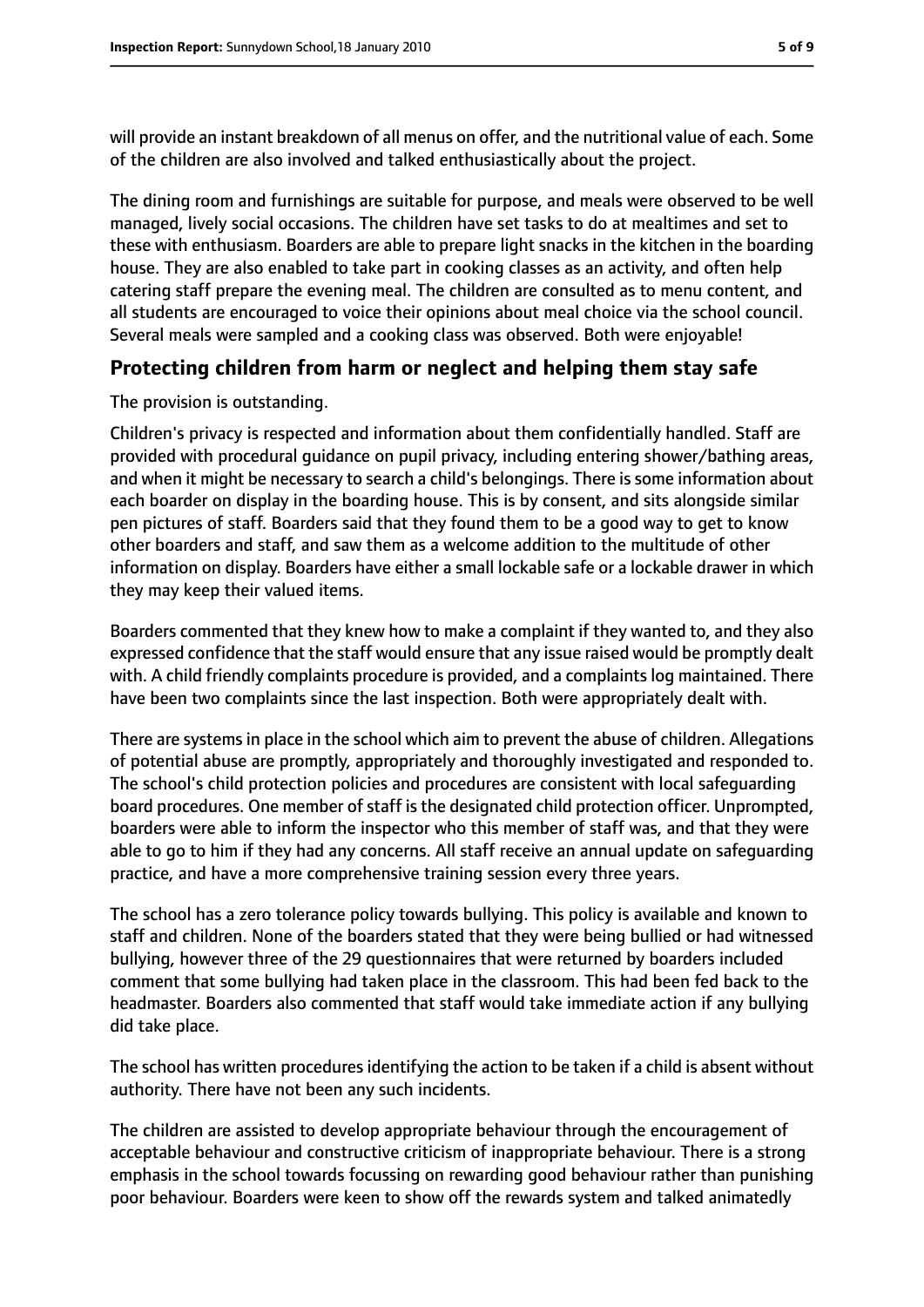about the tokens they could win, and what they could be exchanged for. Sanctions are rarely applied but boarders felt that when they were applied they were fair. Appropriate logs are maintained for sanctions and restraint. There has not been any restraint used for several years. Staff are provided with written guidance on behaviour management techniques and appropriate punishment.

The school provides the boarders with a safe and secure environment. Access to the boarding houses is restricted, and boarders stated that they felt safe. There were no apparent hazards to health and safety in the school or grounds. Comprehensive risk assessments are in place in relation to the school premises and also for specific activities - both on site and in the community. These are regularly reviewed. Fire, gas and electrical safety checks were all up to date. Testing of portable electrical equipment is currently underway. A premises committee meets regularly to ensure that areas of concern are flagged up and the appropriate authorities informed.

Recruitment of new care staff is robust, and includes checks of identity against an official document and obtaining an enhanced criminal records bureau check. References are verified and there is a written record of the interview. It was excellent to note that the boarders were involved in the recruitment process. There are no adults living on site who are not employed by the school, and there are no gap students currently working at the school.

#### **Helping children achieve well and enjoy what they do**

The provision is outstanding.

The school's residential staff actively support the educational progress of the boarders. Care staff are aware of individual educational targets and have an input into reviews. Some teaching staff are involved in after school activities and some care staff are involved in reading sessions. Homework sessions are supported and boarders are provided with a timetable so that they know what subjects they should be covering and which teachers will be available to assist. It is clearly stated on the rota that the boarders can request 1:1 help, and they are not to worry if they run over the allocated homework time.

All boarders are given support in line with their individual needs. Staff actively promote the involvement of all boarders in social groups and offer support to those who do not easily fit into the resident group. There is a strong emphasis on caring, and this was evident in the behaviour of the boarders towards each other. They were all very positive about the school, and stated that they were given all the support they needed. There were a lot of staff they could go to with a problem, not only their keyworker. Boarders added that there were always staff around and they could also talk with the independent visitor or the child protection officer.

There is a skills for life programme in place which the boarders spoke of with enthusiasm. They said they were able to learn a wide variety of skills which would help them when they left school. Two boarders gave an excellent tour of the school and spoke animatedly about all of the activities they could take part in. The school is clearly child focussed.

#### **Helping children make a positive contribution**

The provision is outstanding.

All pupils are encouraged and supported to make decisions about their lives and to influence the way the school is run. Each boarder has an allocated keyworker whom they meet with every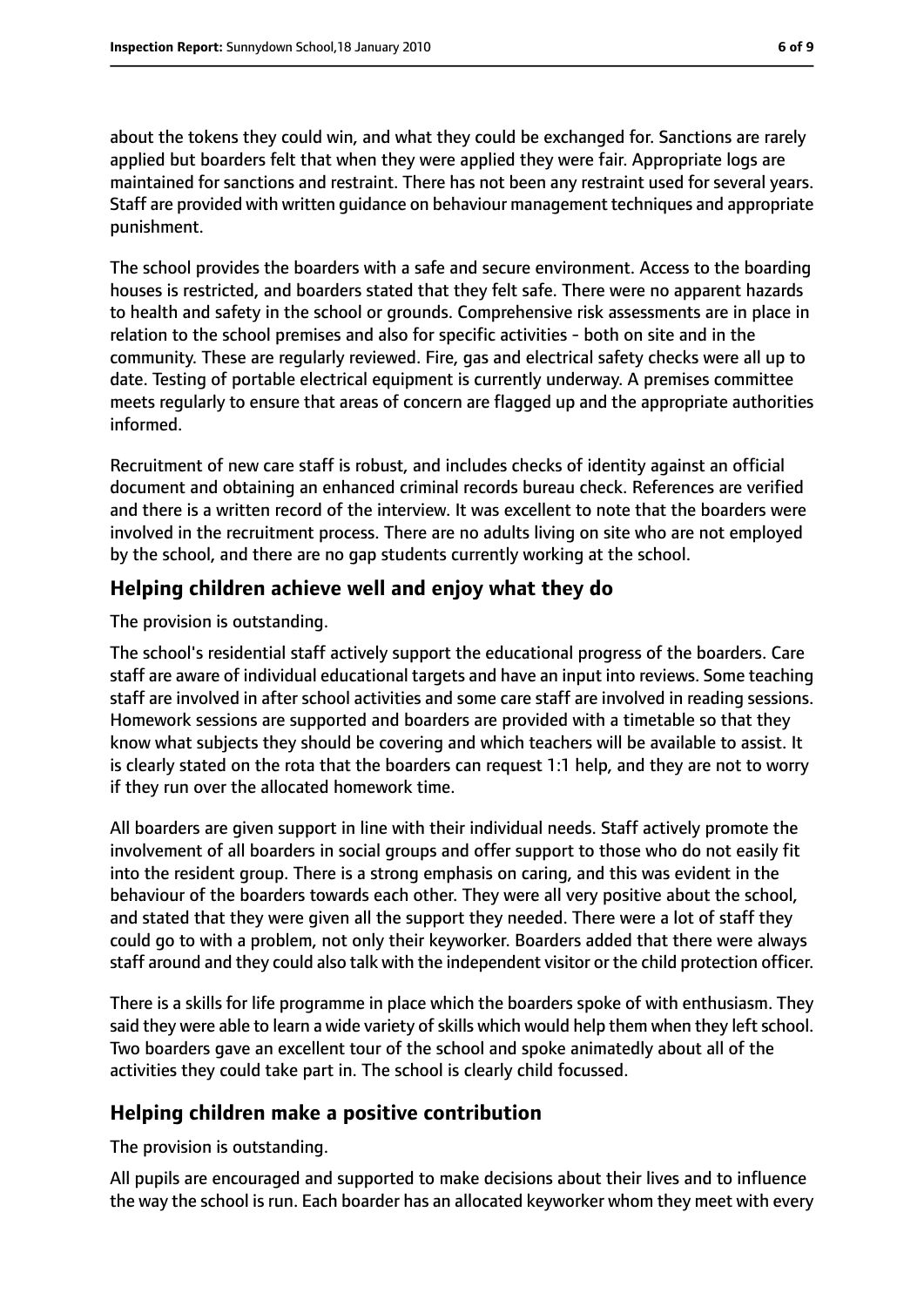week. They are involved in their care plans, and review them with their keyworker every three weeks. Weekly school committee meetings are held. These are chaired by a pupil, and each form has an elected member. Some of the school council sit on the local youth council. There is a very strong ethos in the school regarding communication and the sharing of ideas. Students views are actively sought. There are a number of suggestion books in the boarding houses. Boarders stated that they can write in these any ideas they might have, and also use them to air any concerns that they feel unable to speak about directly with staff.

Ofsted questionnaires were received back from 29 boarders. Staff had assisted them in completing the forms. All were positive, and boarders had made comments including "I feel part of the family and can learn like everyone else"; "I think it is the best school I have been at because the staff understand us….the rules are fair….I am glad I am here"; I am listened to and helped"; and " care staff respect me".

Admission and leaving processes are planned. New students receive a personal letter of welcome from an existing student before starting at the school. They are provided with a helpful information booklet, which the students helped to put together. This answers questions such as what is the food like; what activities can I do; who is the school advocate; what will I need for games; and what will I need for lessons? New boarders are allowed to settle into boarding in their own time, even if this means that sometimes they go home at bedtime rather than actually stay at the school. In such cases their bed is always there for them.

Boarders who are due to leave are invited to put together a profile of their time at the school and this is displayed on the 'gallery wall'. They also have a transition review which explores what help, guidance and support they might need when they move on from the school. The head of care this year produced an album for each leaver containing pictures of their life at the school through the years. They were very well received.

Each boarder has a detailed care plan. It includes reference to their likes and dislikes, what the boarder would like to learn, a wish list, a plan for moving from the junior school to the senior, a list of things each boarder is able to do for himself, and the individual focus for the boarder for each week. There is a reward system in place which promotes positive contribution. Boarders spoke highly of this system and proudly showed the tokens they had gained.

Boarders are enabled to keep in contact with their parents during the week. All boarders return home at weekends. Staff have replaced payphones with mobile phones so as to facilitate contact between boarder and parent. Boarding staff maintain close links with parents. They have instigated school to home books in which staff write a brief entry about each boarder's week at school. Boarders take the book home each week, and parents are invited to respond. Staff comments in these books were notable both for their positivism, and for the efforts staff made to ensure that they found something good to say about each boarder each week. Negative issues are not written in a poor light but rather as something that everyone can work on to improve. Sometimes staff put pictures of the boarder in the book for parents to see. Parent comments in the books indicated that they clearly appreciate touches like this, and that they found the feedback invaluable.

Ofsted questionnaires from 20 parents/carers were received. They demonstrated how satisfied the respondents were with the school. No negative comments were made. Some of the positive comments included "since being at the school our son had grown from being a quiet and shy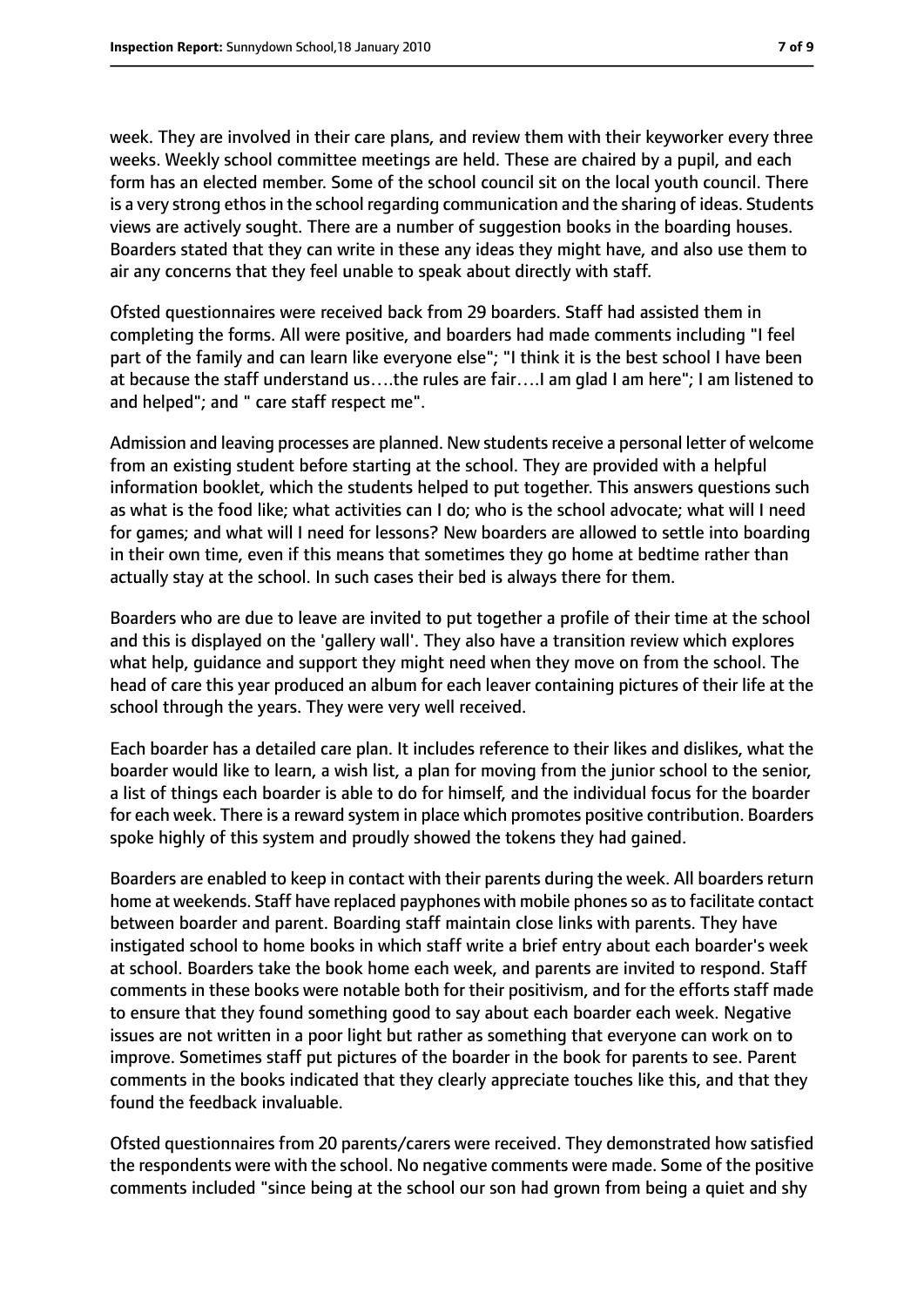boy into a confident young man"; "I can in no way fault the school. The staff both teaching and care staff are exceptional"; "(my son) has achieved so much academically and socially I no longer worry about how he will cope in the outside world" and "the school strives to meet the needs of the individual".

Ofsted carried out visit in November to assess parent/carer and school links and the positive impact this can have on supporting young people's achievements and development. The school was rated as outstanding in this regard.

#### **Achieving economic wellbeing**

The provision is outstanding.

Boarders commented that the premises were good and they were clearly very proud of their school. Boarding accommodation was clean and well maintained. Dormitories are large and un-crowded. Boarders can personalise their areas. Effective precautions are taken to ensure the security of the school from access by unauthorised persons. Boarders stated that they felt secure. The boarding accommodation is not purpose built however staff have taken considerable steps to make the area child friendly, welcoming, cheerful, homely and functional.

The school maintains strong links with the local community and promotes positive interaction between boarders and community bases leisure facilities.

## **Organisation**

The organisation is outstanding.

The school has a clear Statement of care principles and practice which accurately sets out what the school aims to provide. This gives parents and children a good understanding of what to expect. The Statement was recently updated.

Care staffing levels are adequate to meet the needs of the boarders. Although the deputy head of care is currently on maternity leave, additional teaching staff have been drafted in to assist in after school activities so as to ensure continuity of care for the boarders. The names of the members of staff on duty each evening are clearly displayed in the boarding house, and boarders demonstrated that they knew where to find this information. They were also clear how to summon a member of staff at night.

Staff are provided with an informative care manual, and this is supplemented by a detailed school policy and procedure manual. They include procedures regarding sanctions, child protection, care planning, anti bullying, equal opportunities, discipline, child protection, lone working, staff recruitment, drugs, alcohol, smoking, whistleblowing and health and safety. The staff discipline policy refers to the possibility that staff may be suspended pending investigation into any child protection allegation. One new member of the care team has recently been recruited. They are due to start a national vocational qualification (NVQ) level three course shortly. The remainder of the care team have either an NVQ level three or four award. Staff are able to access a variety of training courses which enables them to keep their practice up to date. Recent training includes safer recruitment, handling medication, food safety, first aid, child protection, fire safety and awareness and youth counselling. Care staff commented that they felt supported and received regular supervision. Ancillary staff expressed the same sentiments and stated that they felt part of the school team. They have also been enabled to attend training courses, including an NVQ in catering.